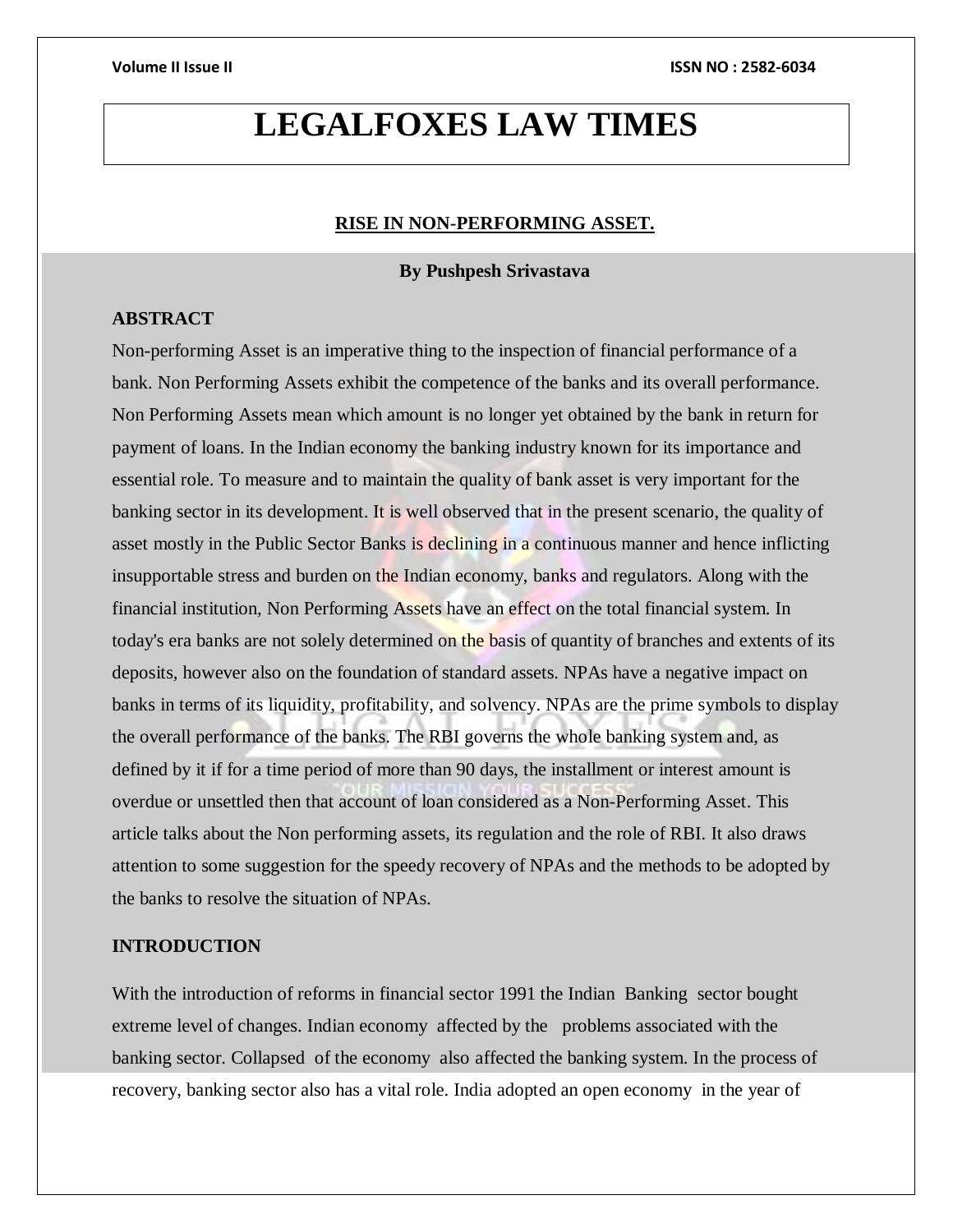1991-1992. The role of banks gone through an extreme level of changes with the introduction of liberalization and globalization. The occurrence of non-performing assets (NPAs) is affecting the overall performance of the financial institutions providing credit facility.

As per the "Narasimham Committee Report (1991), those assets for which the interest remains due for a period of 180 days considered as NPAs but from March 1995 onwards this period had reduced and now if it is remain unpaid for 90 days, It will be considered as NPAs. Thus, we can conclude that NPA established a vital factor in the banking sector as it sincerely affects the bank's profitability. Banks, in their books, have different types of assets, for example,cash in hand, investment, loans and advances. The concept of Non-Performing Asset (NPA) is confined to investments, loans, and advances. Depending upon the circumstances If an asset, creates an earnings expected from it and does not reveal any atypical risk other than normal commercial risk, it is considered as performing asset, but when it fails to produce the expected earnings it is considered as a "Non-Performing Asset". In short, a loan asset becomes a Non Performing Asset (NPA) when it ceases to generate income, for more than 90 days for the bank.

For banks their main source of income is the interest earned by them on loans and repayment or any advances of the principal amount. If those assets fail to generate any income for banks, then they are classified as non-performing assets (NPA). Rise in the level of NPA proves that the problem is clearly seen not only with the banks operating at small-sized but also with big and well known banks. The bad asset in the balance sheet of the banks is a problem because as per the RBI guidelines, banks are required to keep some amount as provision which depends on their quality of asset thereby leading to declining rate of the banks profitability. In this way it impacts on the level of profitability of these banks and also disturb the wealth of shareholders. RBI has been playing a very vital role with stringent norms so that the growth in these assets can be put under control. The Insolvency and Bankruptcy Code of 2016 is playing a vital role in those cases which are associated with the recovery of assets of those creditors whose case has been filed with the National Company Law Tribunal. It is very important to push the trigger very hard as bad loans are having a serious impact on the banks with regard to their liquidity position as well and even on the economic growth as the banks are behaving in a slow manner when it comes to lending.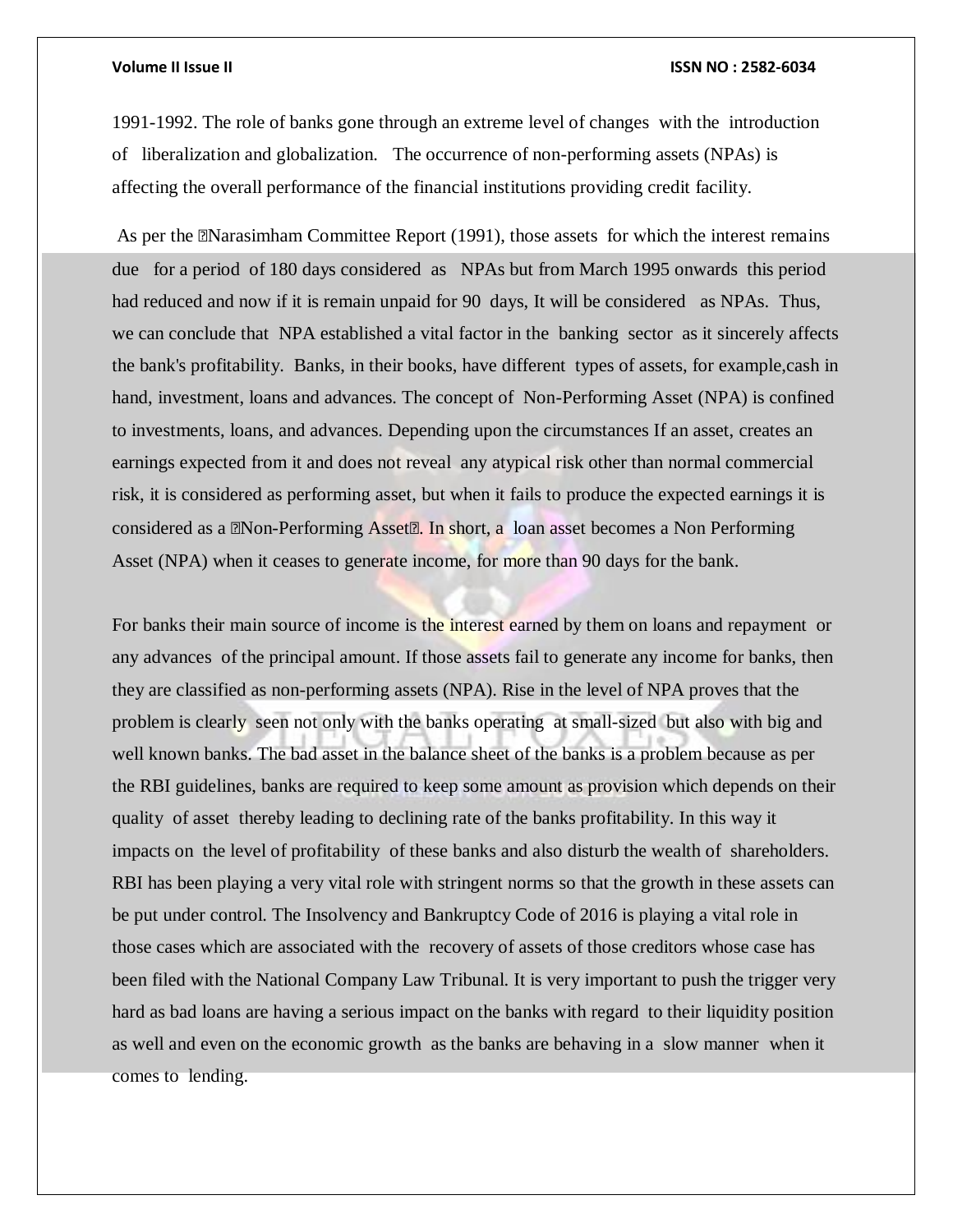### **Regulations For Non Performing Assets & the role Of Government and RBI.**

NPAs defined by Reserve Bank of India (RBI): An asset, including a leased asset, becomes nonperforming when it ceases to generate income for the bank. as defined by the country' s central bank, if for a period of more than 90 days, the interest or installment amount is overdue then that loan account can be termed as a Non-Performing Asset.<sup>1</sup> NPAs is not something which is very new in our country India and there have been various initiatives taken by the Government of India on various financial and legal issues, such as :-

- Setting up the Debt Recovery Tribunals (DRTs) in the year of 1993 with an objective for speedy disposal of cases. However,they are very less in number and fails to achieve their objective of speedy disposal of cases and due to which cases are pending for many years.
- Credit Information Bureau was established in the year of 2000 to help the banks by maintaining records of creditors or customers associated with credit activities , Credit Information Bureau share data and information regarding the credit score of individuals and list of defaulters as these information's are vital to prevent any credit falling into bad trap and it also serve as a precautionary measure taken for NPAs.
- The Securitization and Reconstruction of Financial Assets and Enforcement of Security Interest (SARFAESI) Act, 2002 – This act was introduced for banks to recover their NPAs without any intervention of the court in case of secured creditor. This act permits banks to acquire or dispose of the assets secured after serving the notice period of sixty days and if borrower disobey the notice.
- ARC (Asset Reconstruction Companies): After SARFAESI ACT amendment recently 14 new ARCs permitted with license by RBI to take over the portion of NPAs of the banks.
- Corporate debt restructuring 2005 to serve the purpose of restoring the liquidity of a company to avoid any scenario related to bankruptcy. It reduces debt and the interest rate , and expands the time to pay back the debt.
- Insolvency and Bankruptcy code Act-2016 introduced the process associated with insolvency for individuals, companies and firms under the partnership. The act has

 $\overline{a}$ 

<sup>&</sup>lt;sup>1</sup> Click here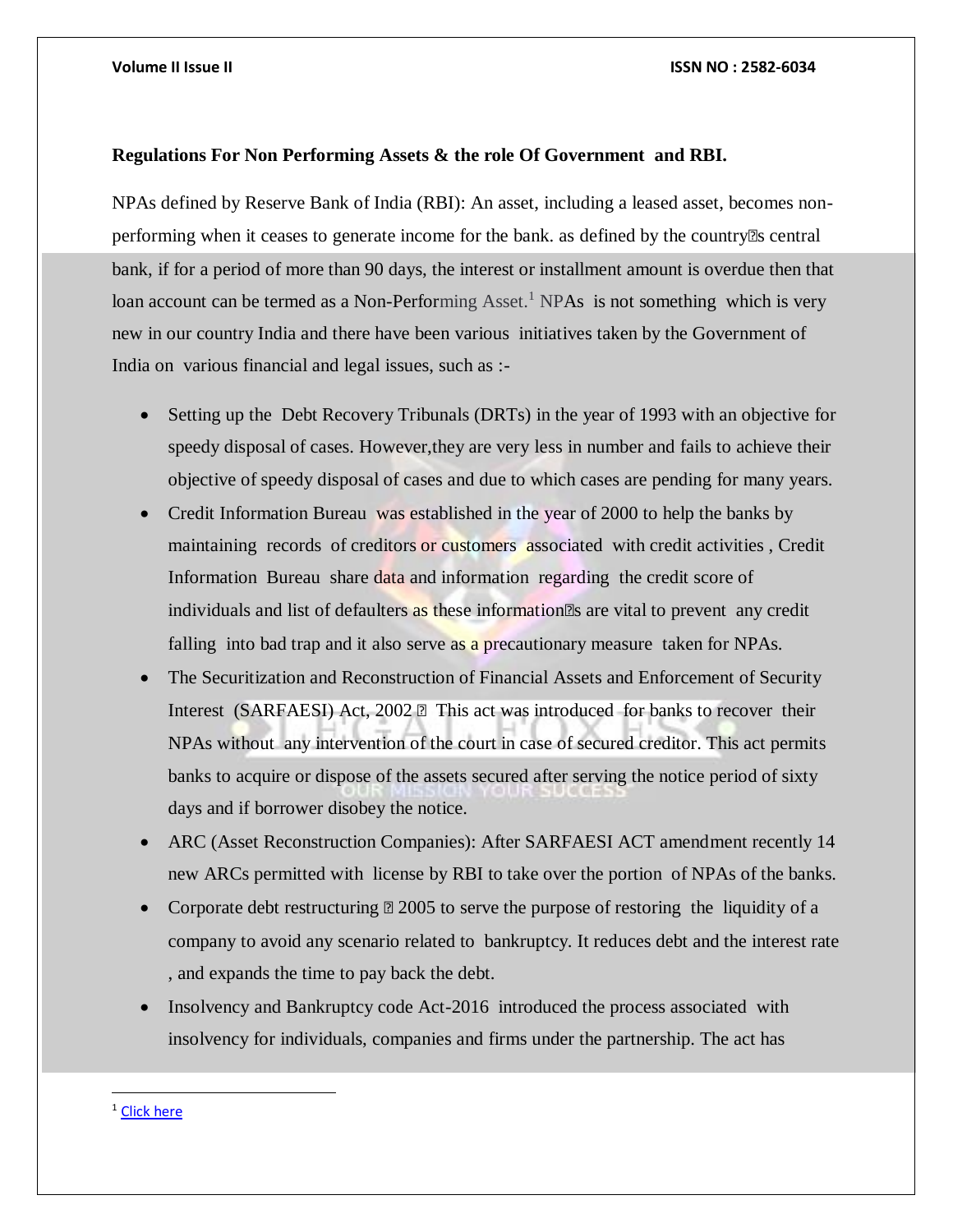introduced a vital change by giving powers to debtors and creditors to initiate proceedings against each other and provides clear, coherent and speedy and specific process for dealing with the cases of insolvency. **Hammond Power Solutions Pvt. Ltd vs Sanjit Kumar Nayak & Ors**  $2^2$  **The issue that comes before the NCLAT for** consideration was whether a resolution plan gives NIL amount to operational creditors could have been approved by the adjudicating authority.

The NCLAT held that providing NIL amount to operational creditors in a resolution plan would certainly not balance the interest of all stakeholders, or maximize the value of assets of the corporate debtor. The NCLAT further opined that a resolution plan needs to reflect that the interest of all the stakeholders, including operational creditors has to be taken care of and that it has taken into account the fact that the corporate debtor needs to be kept as a going concern.

The order of the adjudicating authority, whereby it approved a resolution plan which did not allocate any amount to operational creditors, was therefore set aside by the NCLAT.

### **Types of Non-Performing Assests.**

1)Gross NPA is equal to the sum of all loan assets, classified as NPA on balance sheet as per the guidelines provided by RBI. Gross NPA Ratio is equal to the ratio of gross NPA to gross advances of the bank. Gross NPA Ratio = Gross NPAs/ Gross Advances. 2) Net NPA refers to those NPAs in which the bank made deduction related to the provision regarding NPAs. It convey the actual burden of banks.Net NPA= Gross NPAs- Provisions.<sup>3</sup>

### **Impact and reasons for the rise in NPA in India:**

Due to the larger number of NPAs banks suffers lower profit margins, causing stress in the banking sector as low monetary means available for funding purposes on other projects, therefore, it also has some negative impact on the national economy. Banks opt for high rate of interest to maintain their profit margin. Sometimes due to NPAs banks may shift the available funds for a better projects.It may also result in unemployment as investment got affected.

#### <sup>3</sup> Click here

l

<sup>&</sup>lt;sup>2</sup> 14 February 201[4 Click here](https://indiankanoon.org/doc/91020391/)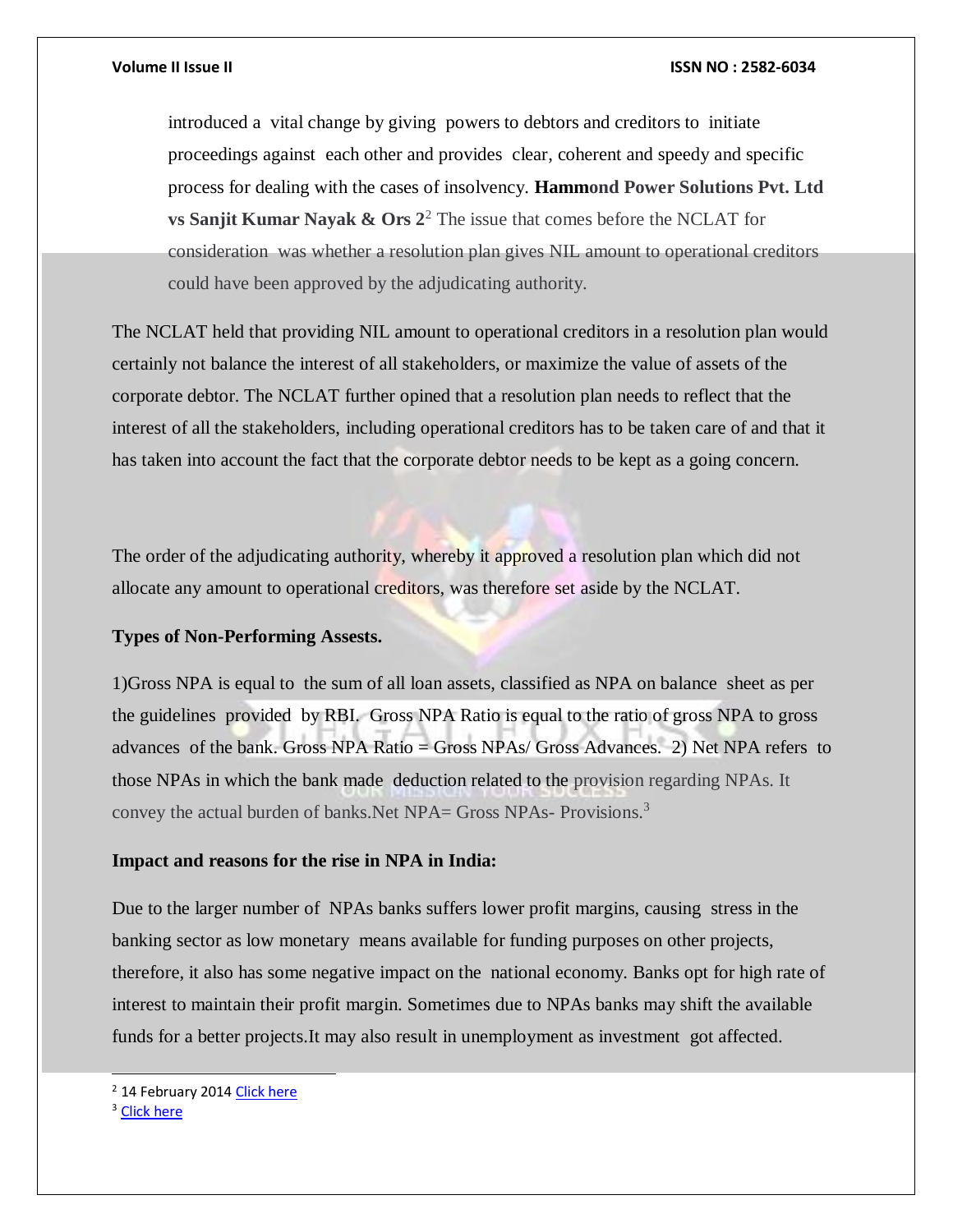Government of India would receive a less amount of dividend. The bad health in the scenario of public sector banks refers to a scenario of a shareholders getting affected due to bad return. It may affect the distribution of money for organizing infrastructure growth and its political and social cost.<sup>4</sup>

Government sets up recovery tribunal for example a Debt Recovery Tribunal (DRT) for expeditious and speedy procedures of debt recovery and a Debt Recovery Appellate Tribunal (DRAT) an appellate tribunal for an individual or any entity unhappy or not satisfied with the order passed by the DRT may appeal against it to DRAT. Section 17 of SARFAESI Act provides a time duration to DRT of sixty days to disposed the matter and it is possible for DRT to extend time period with a valid reason in writing time to time, but not exceeding four months. But the working of these recovery tribunals is completely ineffective. It takes a long duration of time period for these recovery tribunals to resolve the matters related to NPA.

In **Satyawati Tondon case**, the court made this observation that even with many repeated announcements made by the court . High court continuously making a mistake to ignore the availability of recovery tribunals. <sup>5</sup>

Many borrowers are making default with their full intent to do that. In some scenarios various natural calamities and other major uncertain situation creating the situation for borrowers when they are unable to repay there loans. When industries suffering from industrial sickness and losses borrowed the loans resulted to less recovery of loans. Many new changes and policies introduced by the Government also affecting the NPA. Various number of defects in the process of lending also leads to rise in NPA's. Banks give loans and advances to those who are not in a position to repay the amount bank due to poor credit appraisal. Ultimately which rises NPA's.

The Judgment according to the Akshat Commercial <sup>6</sup> should be maintained whereby the pertinence for giving a pardon of postponing will vanquish the genuine aim of the law since this will offer chance to the borrower to cause delay and the Bank will endure due to rising bad loans.

<sup>4</sup> [Click here](https://www.prsindia.org/content/examining-rise-non-performing-assets-india) 

<sup>5</sup> 26 July 201[0 Click here](https://indiankanoon.org/doc/175816/) 

<sup>&</sup>lt;sup>6</sup> 30 April 2010 Click here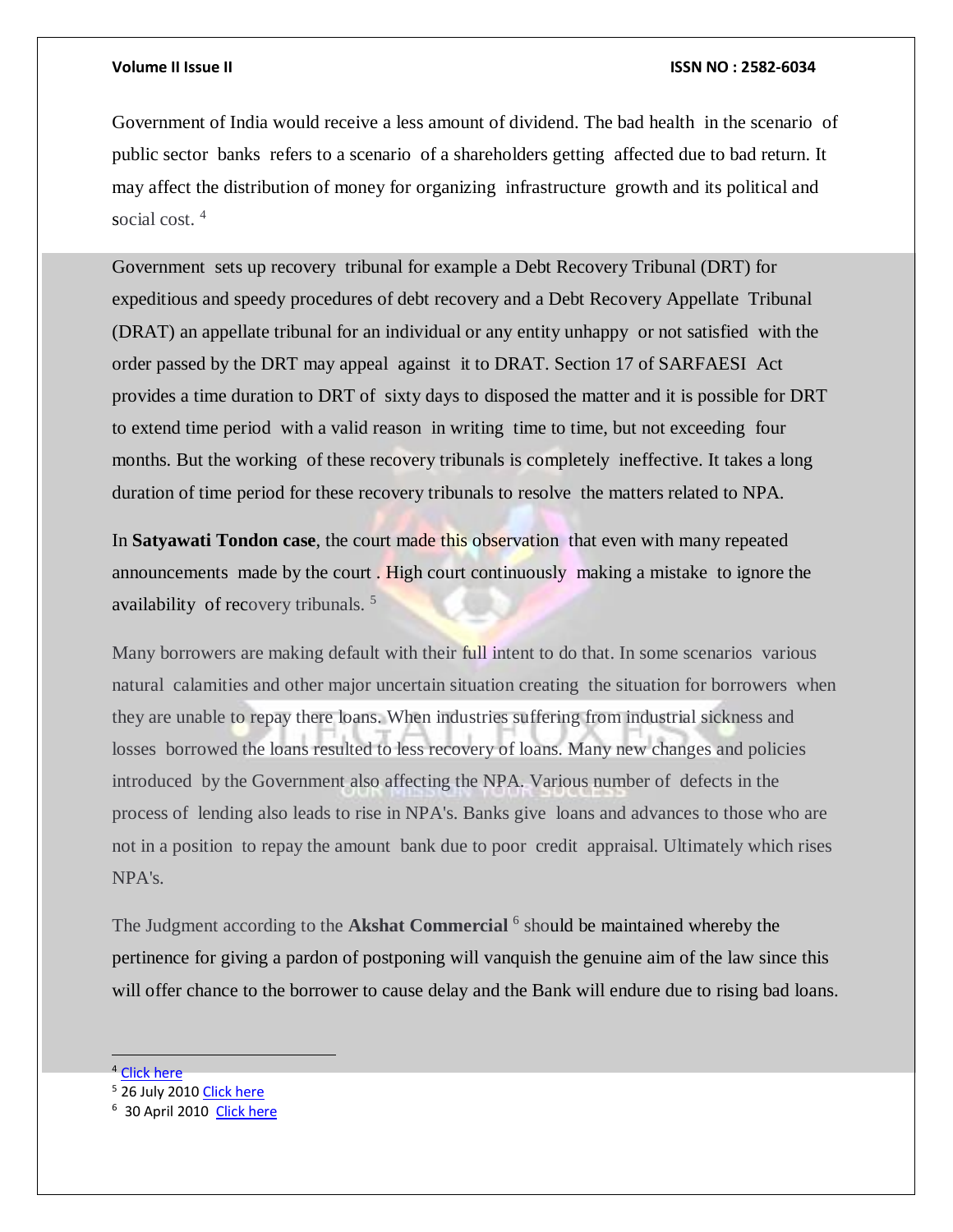The SARFAESI is a unique law which was ordered to ensure the legal and special protection is to be given to the organization.

### **Financial Stability Report**

The financial stability report is a biannual report published by the RBI since 2010 with an objective to evaluate the scenario of financial stability in our country, which is also considered as one of the three important goals of monetary policy other than credit support and price stability. The report for July 2020 was released which revealed that crisis due to Covid pandemic the Gross Non-performing Assets (GNPA) ratio of all Scheduled Commercial Banks (SCBs) may increase from 8.5% in March 2020 to 12.5% by March 2021.<sup>7</sup> According to experts, at least 5% of the moratorium loans could turn into NPA if Covid-19 impact persists in the economy. Because of lockdown during the phase of Covid pandemic had an adverse impact on all activities associated with industries within the economy resulting in major earnings loss. It has also influenced their ability towards loan repayment. This may lead to Gross Domestic Product (GDP) contraction by 8.9% in 2020-21.<sup>8</sup>

## **Some suggestion for the speedy recovery of NPAs and the methods to be adopted by the banks to resolve the situation of NPAs.**

The proper supervision to reduce the number of NPAs is a very tough and challenging task. It requires both the measures such as Preventive measures and Curative measures. It is a responsibility of banks not only take each and every preventive measure to reduce the existing NPAs but also to take all the measures with full precaution to ignore the NPAs which may arise in future NPAs.

Observations made by experts regarding the matter related to NPAs states that there is a need to tackle the NPAs problem before a borrower starts defaulting. Some of Preventive measures also include the practice of teaching the ethics in borrowers regarding the significance of timely credit repayment. It is also vital to adhere the techniques regarding the proper credit appraisal.

<sup>7</sup> Click here

l

<sup>8</sup> [Click here](https://m.rbi.org.in/Scripts/FsReports.aspx)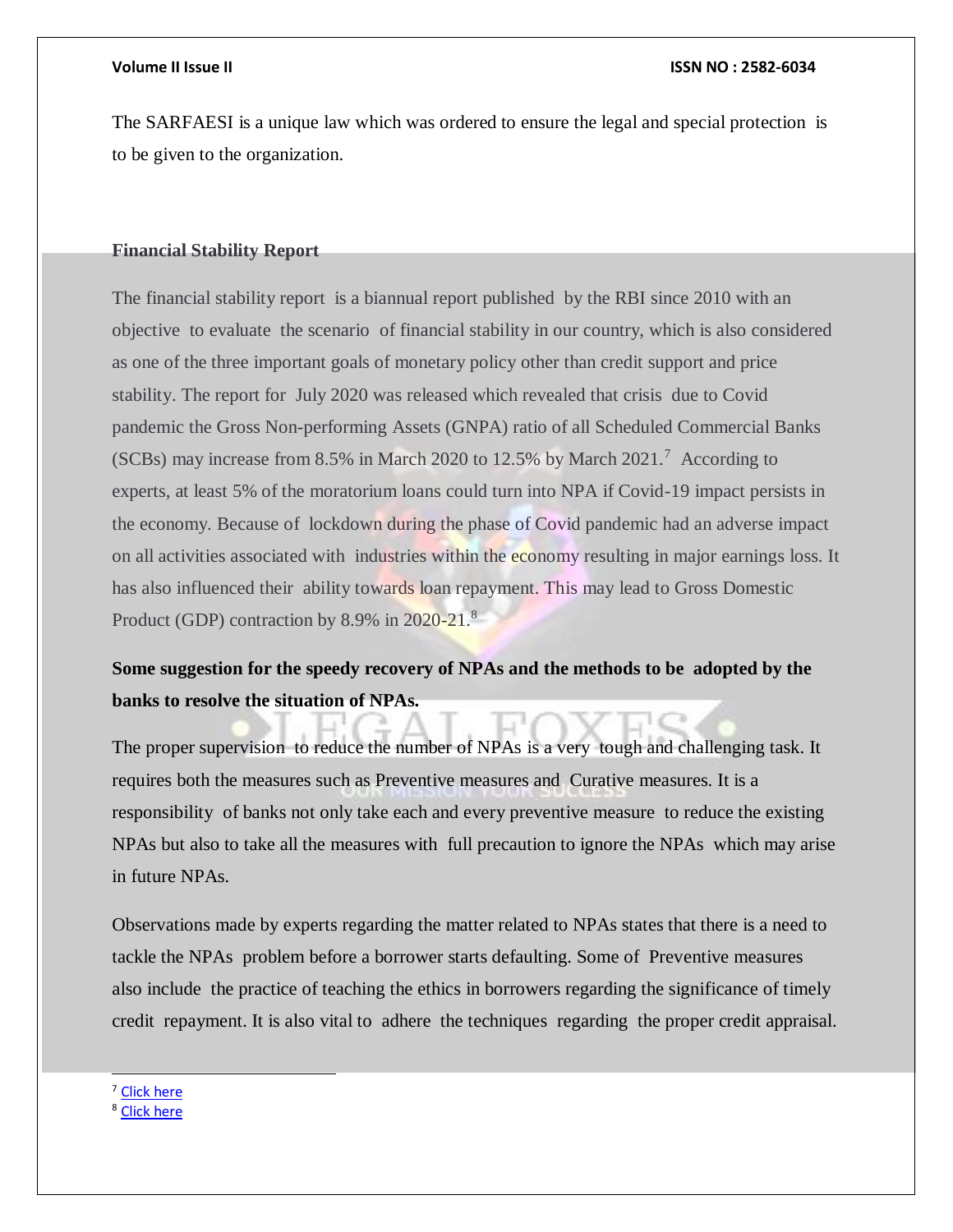Proper evaluation of each and every aspect and payment and timely sanction of credit its proper monitoring is also required to avoid any misuse of it and fund diversion.

Many numbers of entrepreneurs are borrowing as per their need to fulfill the requirements of finance, an initiative to assist the borrowers in developing good entrepreneurial decision and required skill set may introduced a positive change. The root of the issue of rising NPAs lies in the nature of overseeing by banks related to credit chance and willful defaulters. Some more crucial amendment in law is required related to the banking sector to hand over some more power to RBI to monitor and to supervise the accounts of defaulters.

The Securitization and Reconstruction of Financial Assets and Enforcement of Security Interest Act or SARFAESI Act of 2002 was amended in 2016 as it took banks years to recover the bad loans. This act mainly focused on strengthening the secured creditors against the defaulters. **Pandurang Ganpati Chaugule and Others v. Vishwarao Patil Murgud Sahakari Bank Ltd.** In this case, the court had recently pronounced that the Cooperative Banks established by the Cooperative societies to be recognized as banks as per the SARFAESI Act, 2002.<sup>9</sup>

**Mardia Chemicals Ltd. And Anr. vs Union Of India (Uoi) And Ors. on 4 October, 2002 , Supreme Court <sup>10</sup>** In this case made the observation that the SARFAESI Act put one party in a beneficial situation, but because of only this reason the SARFAESI Act cannot be supposed to be declared as unconstitutional. Considering the way that the object of SARFAESI Act is to accomplish quick and speedy recovery of Non Performing Assets (NPA) and better accessibility of capital, liquidity and assets to help in the development of the economy of the nation and people welfare.

The Government of India is putting his all best efforts to save the banks with the problems associated with NPAs. But still However, there is a strong need felt for strict laws to regulate and manage the NPAs. With the changing time willful defaulters must be treated under a separate law. Rigorous practices need to be adopted to take mostly correct and valid decisions making process for granting loans to an individual seeking for it.

### **Conclusion**

<sup>9</sup> Click here <sup>10</sup> [Click here](https://indiankanoon.org/doc/1059476/)

l